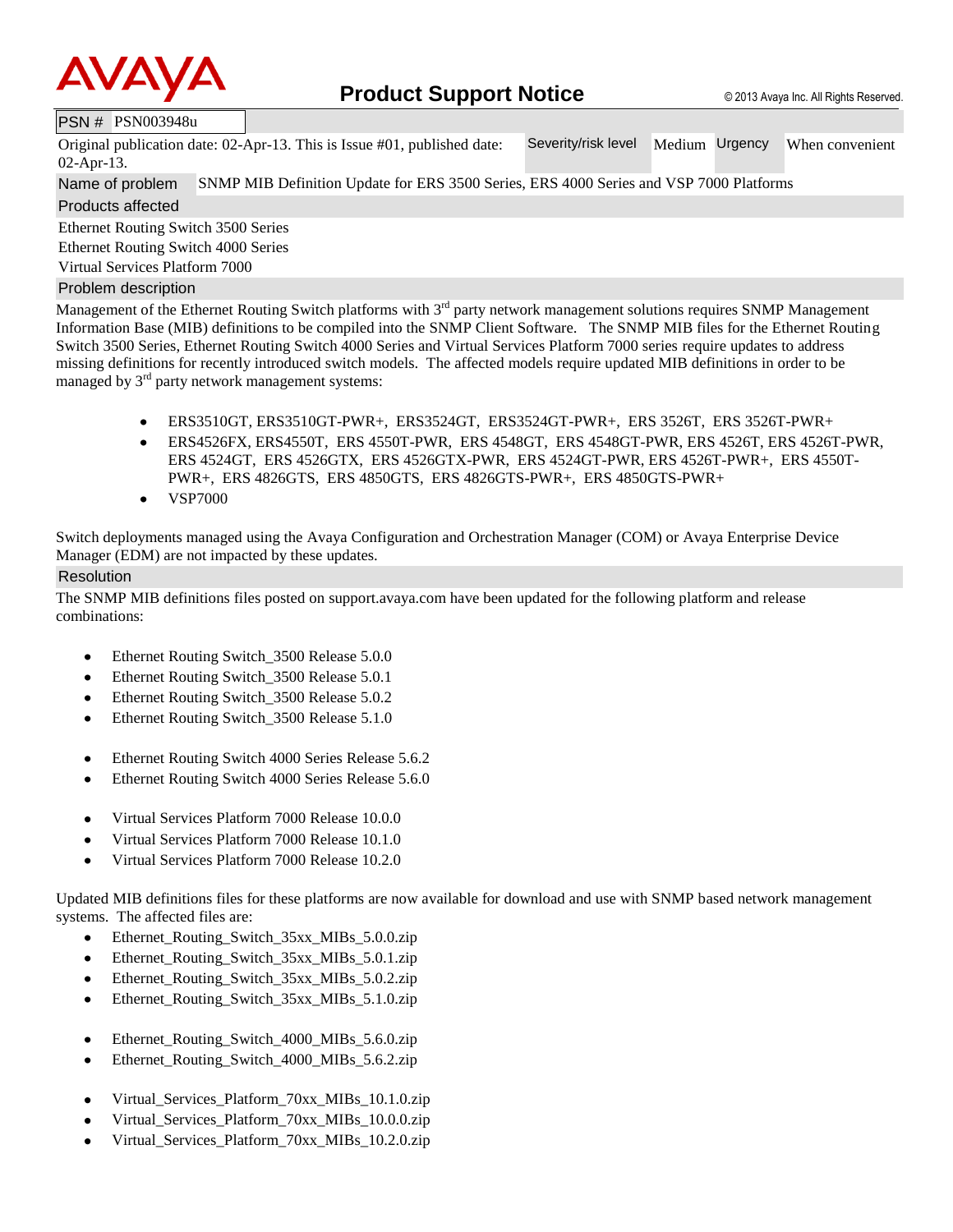Non-Avaya Network Management systems that have deployed previous versions of these files should be updated with the currently posted versions in order to enable SNMP management of the switch models listed above.

Workaround or alternative remediation

n/a

Remarks

n/a

## **Patch Notes**

The information in this section concerns the patch, if any, recommended in the Resolution above.

Backup before applying the patch

| n/a                          |                       |
|------------------------------|-----------------------|
| Download                     |                       |
| n/a                          |                       |
| Patch install instructions   | Service-interrupting? |
| n/a                          | N <sub>o</sub>        |
| Verification                 |                       |
| n/a                          |                       |
| Failure                      |                       |
| n/a                          |                       |
| Patch uninstall instructions |                       |
| n/a                          |                       |
|                              |                       |

## **Security Notes**

The information in this section concerns the security risk, if any, represented by the topic of this PSN.

Security risks

n/a

Avaya Security Vulnerability Classification

Not Susceptible

Mitigation

n/a

**For additional support, contact your Authorized Service Provider. Depending on your coverage entitlements, additional support may incur charges. Support is provided per your warranty or service contract terms unless otherwise specified.**

| <b>Avaya Support Contact</b>                                             | Telephone                        |
|--------------------------------------------------------------------------|----------------------------------|
| U.S. Remote Technical Services - Enterprise                              | 800-242-2121                     |
| U.S. Remote Technical Services - Small Medium Enterprise                 | 800-628-2888                     |
| U.S. Remote Technical Services - BusinessPartners for Enterprise Product | 877-295-0099                     |
| <b>BusinessPartners for Small Medium Product</b>                         | Please contact your distributor. |
| Canada                                                                   | 800-387-4268                     |
| Caribbean and Latin America                                              | 786-331-0860                     |
| Europe, Middle East, and Africa                                          | 36-1238-8334                     |
| Asia Pacific                                                             | 65-6872-8686                     |